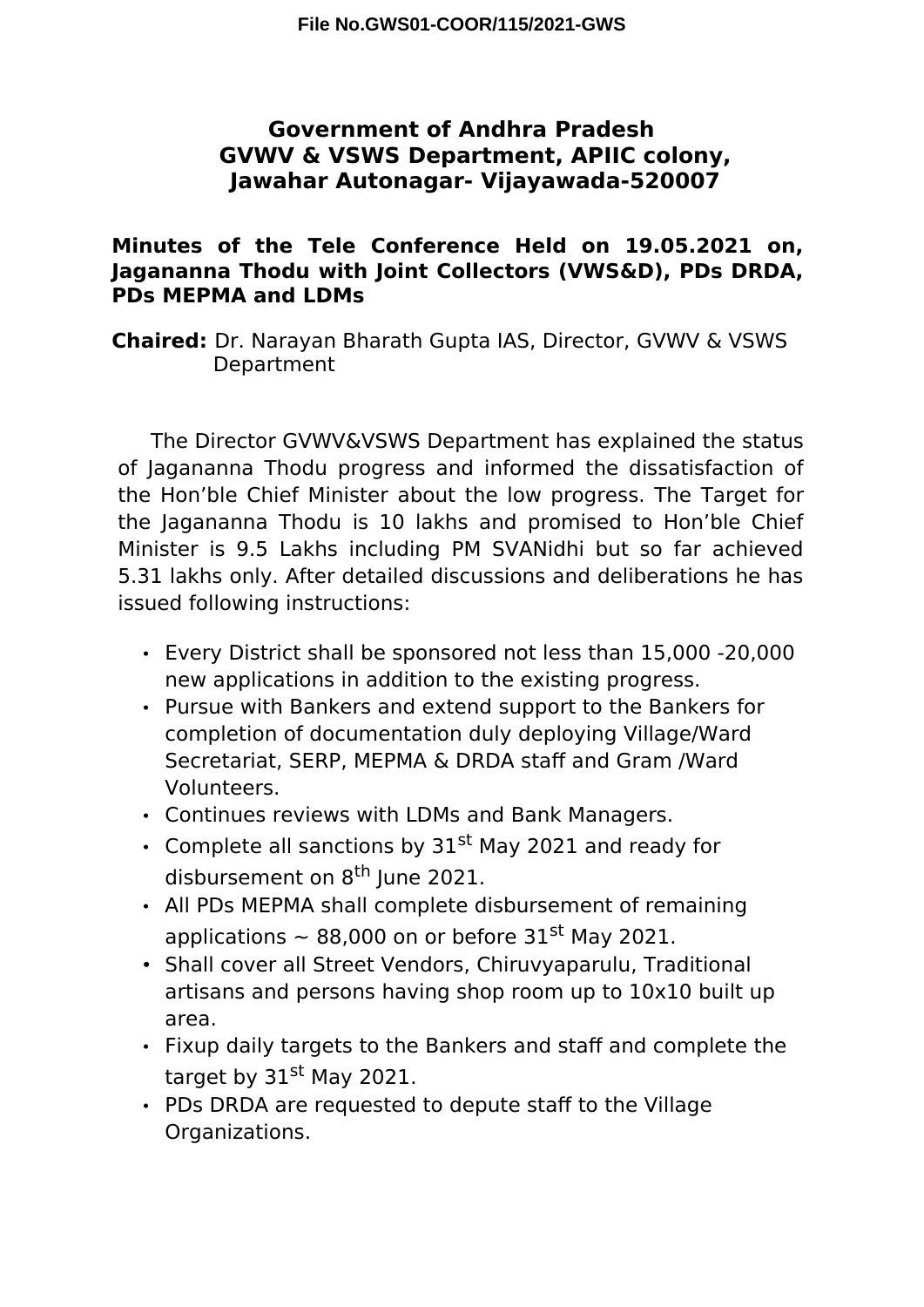## **MD Streenidhi:**

MD, Streenidhi has explained the progress of Streenidhi loans under Jagananna Thodu Program and he promised progress of 64,000 by Monday and requested cooperation of Volunteers / staff to the Village Organizations.

## **MD APCOB:**

MD APCOB has requested the District Administration and PDs MEPMA to depute staff for assisting the DCCB Branch Managers especially in GVMC, VMC, Guntur and Tirupati Municipal Corporations.

All the Joint Collectors (VWS&D) are requested to give priority to Jagananna Thodu Program which provides Financial Assistance to Street Vendors, Chiruvyaparulu, Traditional artisans and persons having shop room up to 10x10 built up area. The Financial Assistance extended by you will give more support to the above persons during the COVID pandemic period. The next Teleconference will be on 22<sup>nd</sup> May 2021.

**Director** 

Narayana Bharath Gupta GVWV&VSWS Department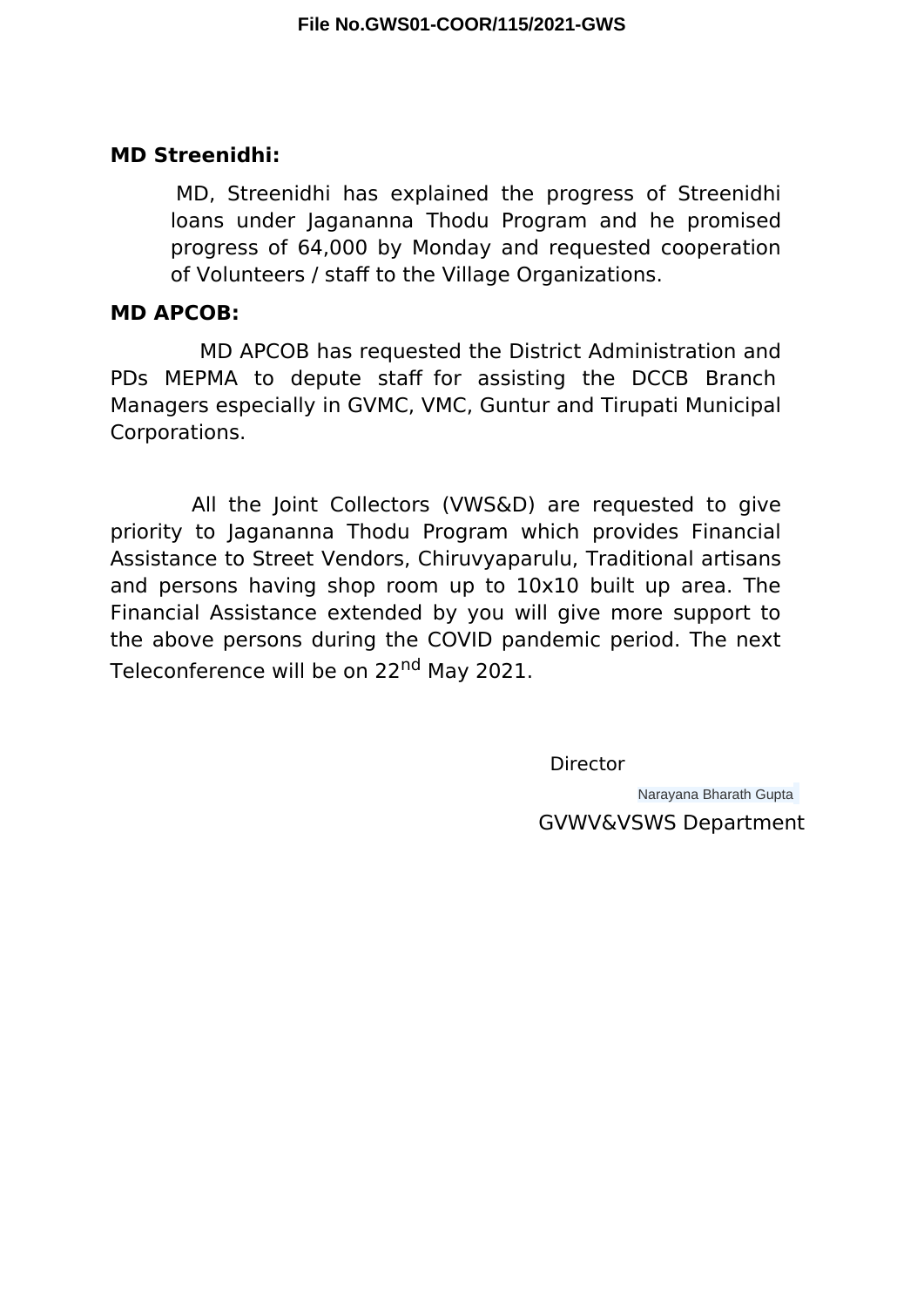To All the Joint Collectors (VWS & D) All the Project Directors, DRDA All the Project Directors, MEPMA All the LDMs

Copy to MD, Streenidhi. MD, APCOB.